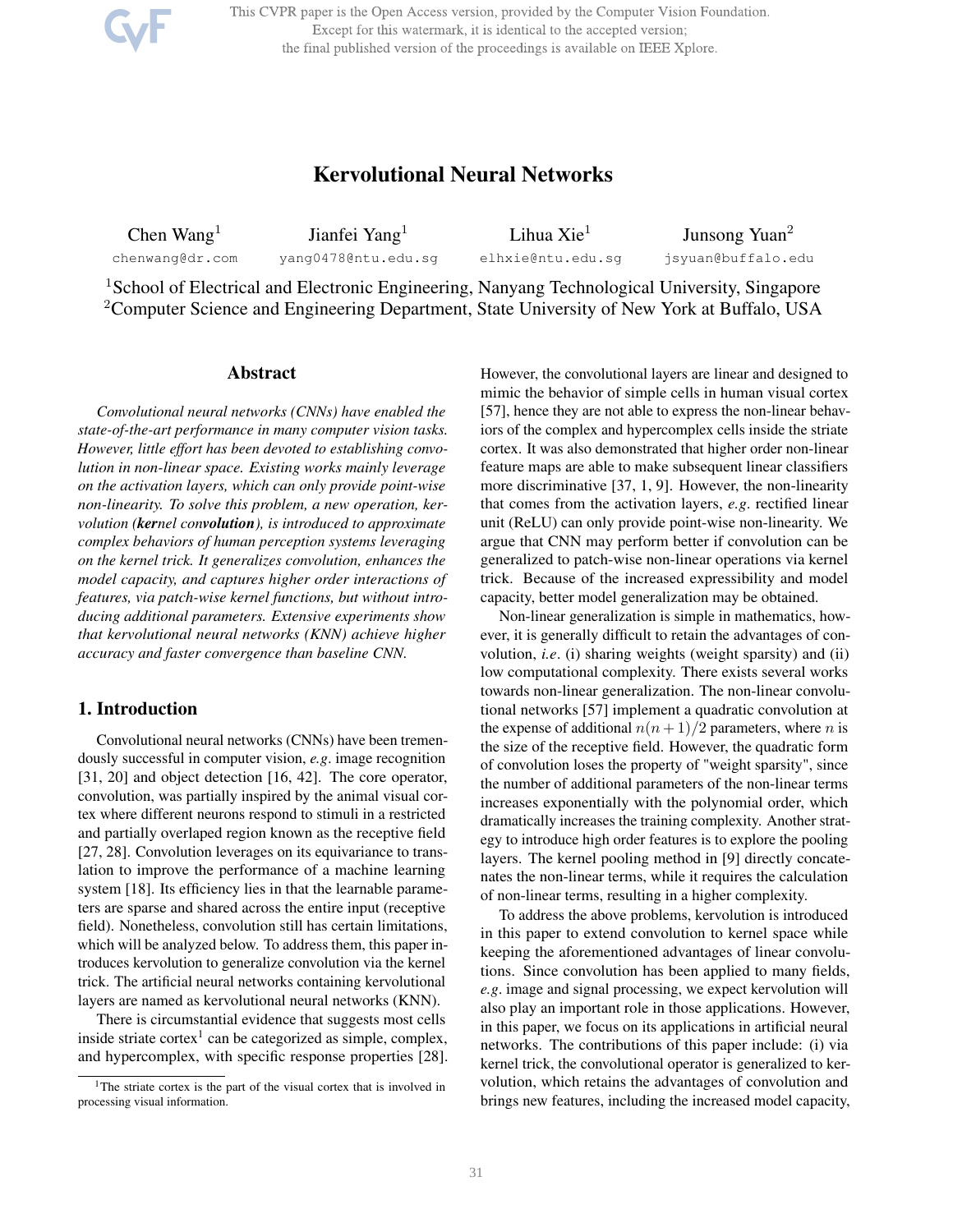translational equivariance, stronger expressibility, and better generalization; (ii) we provide explanations for kervolutional layers from feature view and show that it is a powerful tool for network construction; (iii) it is demonstrated that KNN achieves better accuracy and surpasses the baseline CNN.

# 2. Related Work

As the name indicates, CNN [35] employs convolution as the main operation, which is modeled to mimic the behavior of simple cells found in the *primary visual cortex* known as V1 [27, 28]. It have been tremendously successful in numerous applications [33, 31, 20, 18]. Many strategies have been applied to improve the capability of model generalization.

AlexNet [31] proves that the ensemble method "dropout" is very effective for reducing over-fitting of convolutional networks. The non-saturated rectified linear unit (ReLU) dramatically improves the convergence speed [31] and becomes a standard component of CNN. Network in network (NIN) [36] establishes micro networks for local patches within the receptive field, each of which consists of multiple fully connected layers followed by non-linear activation functions. This improves the model capacity at the expense of additional calculation and complex structures. GoogLeNet [48] increases both depth and width of CNN by introducing the Inception model, which further improves the performance. VGG [46] shows that deep CNN with small convolution filters  $(3 \times 3)$  is able to bring about significant improvement.

ResNet [20] addresses the training problem of deeper CNN and proposes to learn the residual functions with reference to the layer input. This strategy makes CNN easier to optimize and improves regression accuracy with an increased depth. DenseNet [25] proposes to connect each layer to every other layer in a feed-forward fashion, which further mitigates the problem of vanishing-gradient. The ResNeXt [56] is constructed by repeating a building block that aggregates a set of transformations with the same topology, resulting in a homogeneous, multi-branch architecture. It demonstrates the essence of a new dimension, which is the size of the set of transformations. In order to increase the representation power, SENet [24] focuses on channels and adaptively recalibrates channel-wise feature responses by explicitly modeling the interdependencies channels.

In recent years, researchers have been paying much attentions on the extension of convolution. To enable the expressibility of convolution for complex cells, the non-linear convolutional network [57] extends convolution to non-linear space by directly introducing high order terms. However, as indicated before, this introduces a large number additional parameters and increases the training complexity exponentially. To be invariant to spatial transformations, the spatial transformer network [29] inserts learnable modules to CNN for manipulating transformed data. For the same purpose, deformable convolutional network [10] adds 2-D learnable

offsets to regular grid sampling locations for standard convolution, which enables the learning of affine transforms; while [23] applies a simple two-parameter image warp before a convolution. CapsNet [44] proposes to replace convolution by representing the instantiation parameters of a specific type of entity as activity vectors via a capsule structure. This opens a new research space for artificial neural networks, although its performance on large dataset is still relatively weak. Decoupled network [38] interprets convolution as the product of norm and cosine angle of the weight and input vectors, resulting in explicit geometrical modeling of the intra-class and extra-class variation. To process graph inputs, Spline-CNN [14] extends convolution by using continuous B-spline basis, which is parametrized by a constant number of trainable control values. To decrease the storage, Modulated CNN [55] extends the convolution operator to binary filters, resulting in easier deployment on low power devices.

The kernel technique in this paper was applied to create non-linear classifiers in the context of optimal margin [4], which was later recognized as support vector machines (SVM) [8]. It recently has also been widely applied to correlation filter for improving the processing speed. For example, the kernelized correlation filter (KCF) [22] is proposed to speed up the calculation of kernel ridge regression by bypassing a big matrix inversion, while it assumes that all the data are circular shifts of each other [49], hence it can only predict signal translation. To break this theoretical limitation, the kernel cross-correlator (KCC) is proposed in [54] by defining the correlator in frequency domain directly, resulting in a closed-form solution with computational complexity of  $\mathcal{O}(N \log N)$ , where N is the signal length. Moreover, it does not impose any constraints on the training data, thus KCC is useful for other applications [52, 50, 53] and is applicable for affine transform prediction, *e.g*. translation, rotation, and scale. This theorem is further extended to speed up the prediction of joint rotation-scale transforms in [51]. The above works show that the kernel technique is a powerful tool for obtaining both accuracy and efficiency.

The kernel technique recently has also been applied to artificial neural networks to improve the model performance. The convolutional kernel network (CKN) [40] proposes to learn transform invariance by kernel approximation, where the kernel is used as a tool for learning CNN. Nevertheless, the aim of CKN is not to extract non-linear features and it is only different from CNN in the cost functions. The SimNets [5] proposes to insert kernel similarity layers under convolutional layer. However, both the similarity templates and filters are needed to be trained and require a pre-training process for initialization, which dramatically increases the complexity. To capture higher order interactions of features, the kernel pooling [9] is proposed in a parameter-free manner. This is motivated by the aforementioned idea that higher dimensional feature map produced by kernel functions is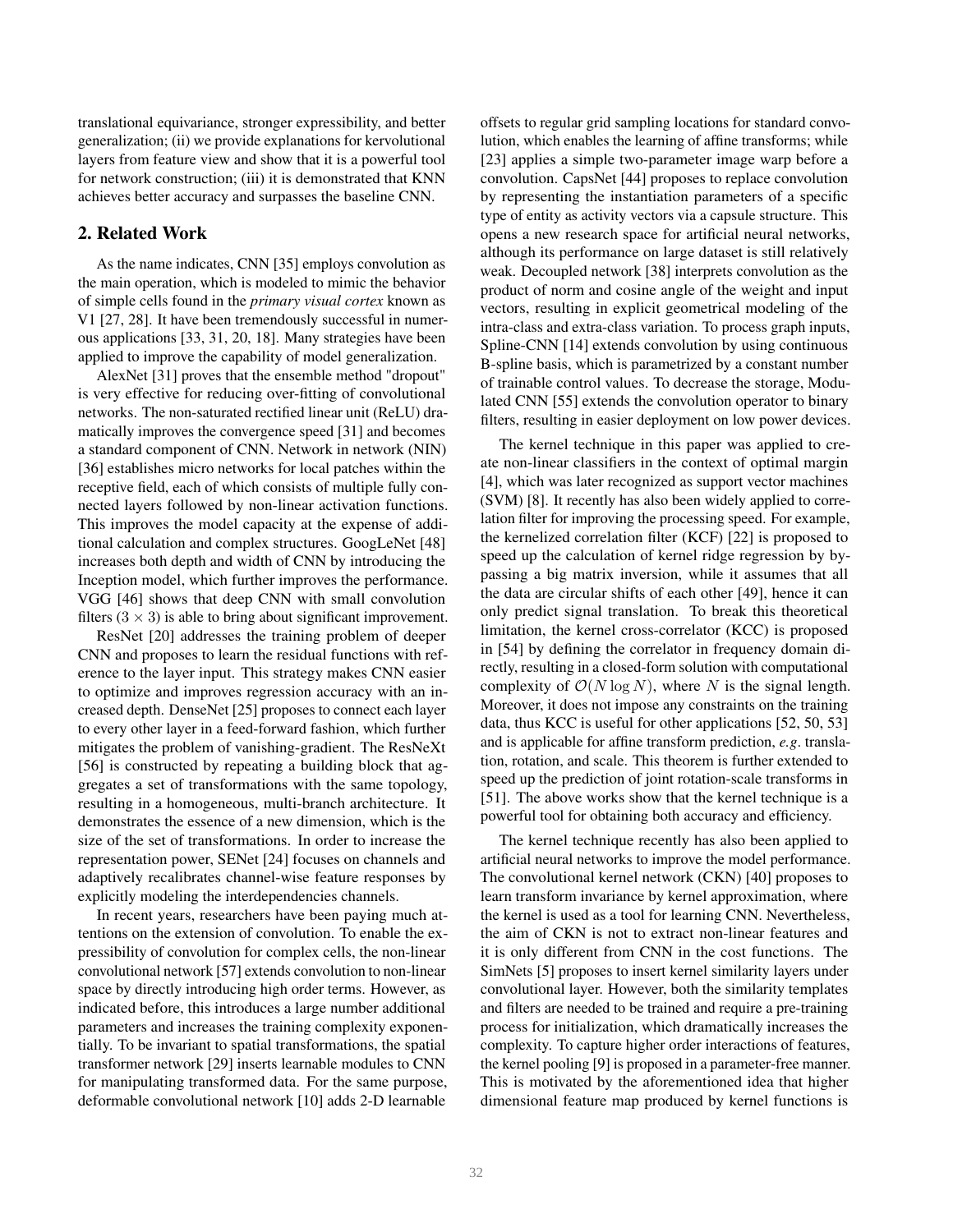able to make subsequent linear classifier more discriminative [1]. However, the kernel extension in the pooling stage is not able to extract non-linear features in a patch-wise way. Moreover, the additional higher order features are still need to be calculated explicitly, which also dramatically improves the complexity. To solve these problems, kervolution is defined to generalize convolution via the kernel trick.

### 3. Kervolution

We start from a convolution with output  $f(x)$ , *i.e.* 

$$
\mathbf{f}(\mathbf{x}) = \mathbf{x} \oplus \mathbf{w},\tag{1}
$$

where  $\oplus$  is the convolutional operator and  $\mathbf{x} \in \mathbb{R}^n$  is a vectorized input and  $\mathbf{w} \in \mathbb{R}^n$  is the filter. Specifically, the  $i_{\text{th}}$  element of the convolution output  $f(x)$  is calculated as:

$$
\mathbf{f}_i(\mathbf{x}) = \langle \mathbf{x}_{(i)}, \mathbf{w} \rangle, \tag{2}
$$

where  $\langle \cdot, \cdot \rangle$  is the inner product of two vectors and  $\mathbf{x}_{(i)}$  is the circular shift of  $x$  by i elements. We define the index i started from 0. The kervolution output  $g(x)$  is defined as

$$
\mathbf{g}(\mathbf{x}) = \mathbf{x} \otimes \mathbf{w},\tag{3}
$$

where  $\otimes$  is the kervolutional operator. Specifically, the  $i_{th}$ element of  $g(x)$  is defined as:

$$
\mathbf{g}_i(\mathbf{x}) = \langle \varphi(\mathbf{x}_{(i)}), \varphi(\mathbf{w}) \rangle, \qquad (4)
$$

where  $\varphi(\cdot) : \mathbb{R}^n \mapsto \mathbb{R}^d$   $(d \gg n)$  is a non-linear mapping function. The definition (4) enables us to extract features in a high dimensional space, while its computational complexity is also much higher than (2). Fortunately, we are able to bypass the explicit calculation of the high dimensional features  $\varphi(\mathbf{x}_{(i)})$  via the kernel trick [8], since

$$
\langle \varphi(\mathbf{x}_{(i)}), \varphi(\mathbf{w}) \rangle = \sum_{j} c_j (\mathbf{x}_{(i)}^T \mathbf{w})^j = \kappa(\mathbf{x}_{(i)}, \mathbf{w}),
$$
 (5)

where  $\kappa(\cdot, \cdot) : \mathbb{R}^n \times \mathbb{R}^n \mapsto \mathbb{R}$  is a kernel function, whose complexity is normally of  $\mathcal{O}(n)$  as same as the inner product of convolution. The coefficient  $c_i$  can be determined by the mapping function  $\varphi(\cdot)$  or a predefined kernel  $\kappa(\cdot, \cdot)$ , *e.g.* the Gaussian RBF kernel, in which the feature dimension  $d$ is infinite. Intuitively, the inner product (2) is a linear kernel, thus convolution is a linear case of kervolution.

The kervolution (3) retains the advantages of convolution and brings new features: (i) sharing weights (Section 3.1); (ii) equivariance to translation (Section 3.2); (iii) increased model capacity and new feature similarity (Section 3.3);

#### 3.1. Sharing Weights

Sharing weights normally mean less trainable parameters and lower computational complexity. It is straightforward

that the number of elements in filter w is not increased according to the definition of (5), thus kervolution keeps the sparse connectivity of convolution. As a comparison, we take the Volterra series-based non-linear convolution adopted in [57] as an example, the additional parameters of non-linear terms dramatically increase the training complexity, since the number of learnable parameters increases exponentially with the order of non-linearity. Even an quadratic expression  $\mathbf{g}^v(\mathbf{x})$  in (6) from [57] is of complexity  $\mathcal{O}(n^2)$ :

$$
\mathbf{g}_i^v(\mathbf{x}) = \mathbf{x}_{(i)}^T \mathbf{w}_2 \mathbf{x}_{(i)} + \mathbf{w}_1^T \mathbf{x}_{(i)},
$$
(6)

where  $w_1 \in \mathbb{R}^n$  and  $w_2 \in \mathbb{R}^{n \times n}$  are the linear and quadratic filters, respectively. The quadratic term in (6) introduces additional  $n(n+1)/2$  parameters ( $w_2$  is an upper triangular matrix). Instead, a typical non-linear kernel is normally of complexity  $\mathcal{O}(n)$ , *i.e.* the Gaussian RBF kernel, which is the same with linear kernel (2), thus kervolution preserves the linear computational complexity  $\mathcal{O}(n)$ .

Another strategy to introduce higher order features is to explore the pooling layers. For example, the kernel pooling method proposed in [9] directly concatenates the non-linear terms  $c_j(\mathbf{x}_{(i)}^T \mathbf{w})^j$  as in (5) to the pooling layers. However, this requires explicit calculation of the non-linear terms up to p orders, although it can be approximated by applying the discrete Fourier transform (DFT) of  $p$  times, resulting in a computational complexity of  $\mathcal{O}(p \cdot n \log n)$ . Nevertheless, based on the kernel trick, kervolution can introduce any order of non-linear terms yet still with linear complexity.

# 3.2. Translational Equivariance

A crucial aspect of current architectures of deep learning is the encoding of invariances. One of the reasons is that the convolutional layers are naturally equivariant to image translation [18]. In this section, we show that kervolution preserves this important property. An operator is equivariant to a transform when the effect of the transform is detectable in the operator output [6]. Therefore, we have  $f_{(i)}(x) =$  $\mathbf{x}_{(j)} \oplus \mathbf{w}$ , which means the input translation results in the output translation [18]. Similarly,

Theorem 3.1. *kervolution* (3) *is equivariant to translation.*

*Proof.* Assume  $\mathbf{g}'(\mathbf{x}) = \mathbf{x}_{(j)} \otimes \mathbf{w}$ , according to (5), we have

$$
\mathbf{g}'_i(\mathbf{x}) = \kappa(\mathbf{x}_{(i+j)}, \mathbf{w}) = \mathbf{g}_{i+j}(\mathbf{x}).
$$
 (7)

Therefore, the  $i_{\text{th}}$  element of  $\mathbf{x}_{(i)} \otimes \mathbf{w}$  is the  $(i+j)_{\text{th}}$  element of  $g(x)$ , hence we have

$$
\mathbf{g}_{(j)}(\mathbf{x}) = \mathbf{x}_{(j)} \otimes \mathbf{w},\tag{8}
$$

 $\Box$ 

which completes the proof.

Note that the translational invariance of CNN is achieved by concatenating pooling layers to convolutional layers [18],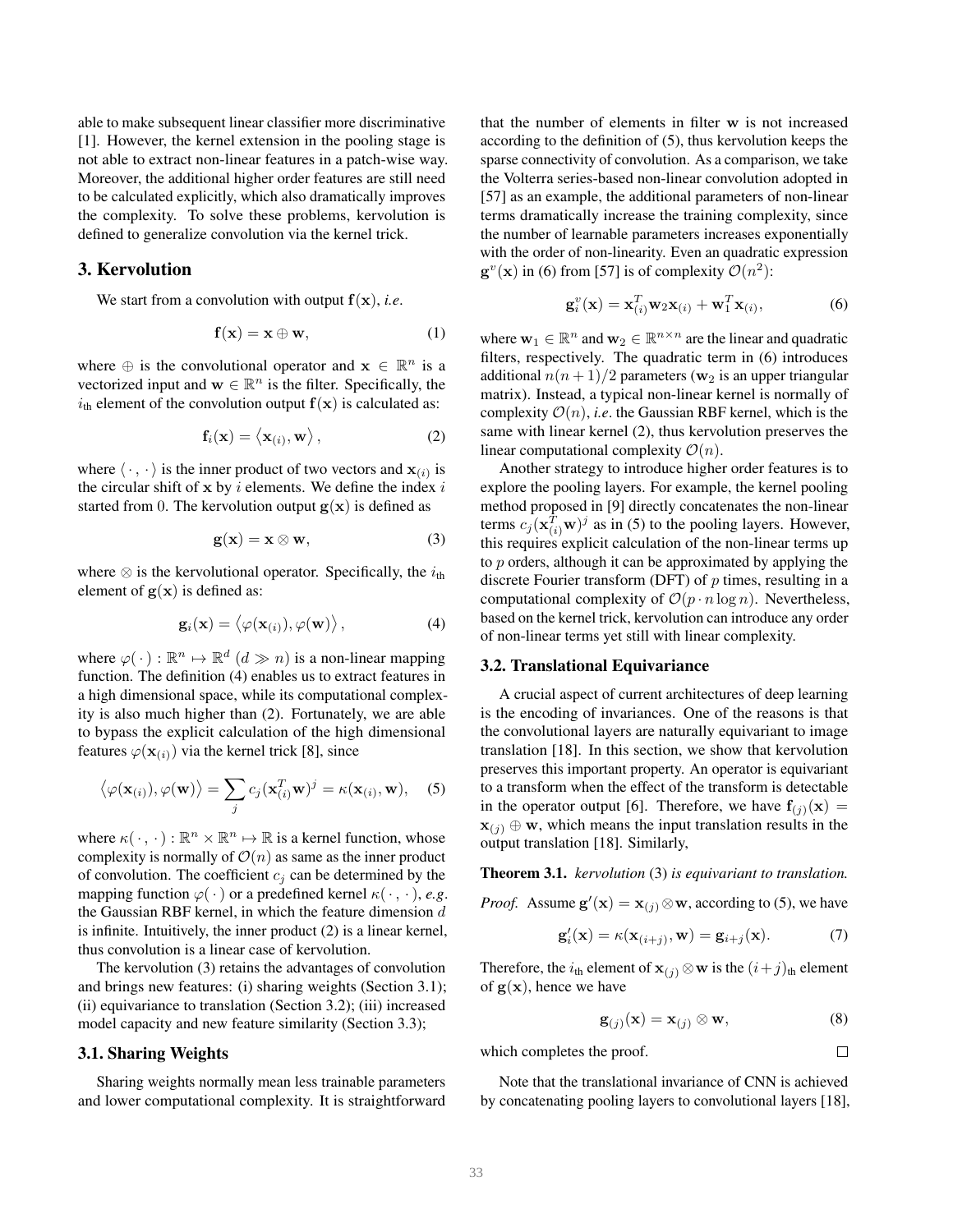

Figure 1. The comparison of learned filters on MNIST from the first layer (six channels and filter size of  $5 \times 5$ ) of CNN and polynomial KNN. It is interesting that some of the learned filters (*e.g*. channel 4) from KNN are quite similar to CNN. This indicates that part of the kervolutional layer learns linear behavior, which is controlled by the linear part of the polynomial kernel.

|             | Method Convolution $L^1$ -norm $L^2$ -norm |       |       |
|-------------|--------------------------------------------|-------|-------|
| None        | 99.17                                      | 99.12 | 99.11 |
| <b>FGSM</b> | 71.92                                      | 74.08 | 76.36 |

Table 1. Test Accuracy (%) of the white-box FGSM attack with  $L^p$ norm kervolution on MNIST. 10K images are randomly selected.

and the translational invariance of KNN can be achieved similarly. This property is crucial, since when invariances are present in the data, encoding them explicitly in an architecture provides an important source of regularization, which reduces the amount of training data required [23]. As mentioned in Section 2, the same property is also presented in [22], which is achieved by assuming that all the training samples are circular shifts of each other [49], while ours is inherited from convolution. Interestingly, the kernel crosscorrelator (KCC) defined in [54] is equivariant to any affine transforms (*e.g*., translation, rotation, and scale), which may be useful for further development of this work.

## 3.3. Model Capacity and Features

It is straightforward that the kernel function (5) takes kervolution to non-linear space, thus the model capacity is increased without introducing extra parameters. Recall that CNN is a powerful approach to extract discriminative local descriptors. In particular, the linear kernel (2) of convolution measures the similarity of the input x and filter w, *i.e*. the cosine of the angle  $\theta$  between the two patches, since  $\langle x, w \rangle = \cos(\theta) \cdot ||x|| ||w||$ . From this point of view, kervolution measures the similarity by match kernels, which are equivalent to extracting specific features [3]. We next discuss how to interpret the kernel functions and present a few instances  $\kappa(\cdot, \cdot)$  of the kervolutional operator. One of the advantages of kervolution is that the non-linear properties can be customized without explicit calculation.

 $L^p$ -Norm Kervolution The  $L^1$ -norm in (9a) and  $L^2$ -norm in (9b) simply measures the Manhattan and Euclidean distances between input x and filter w, respectively.

$$
\kappa_{m}(\mathbf{x}, \mathbf{w}) = \|\mathbf{x} - \mathbf{w}\|_{1}, \tag{9a}
$$

$$
\kappa_{\mathbf{e}}(\mathbf{x}, \mathbf{w}) = \|\mathbf{x} - \mathbf{w}\|_2.
$$
 (9b)

Both "distances" of two points involves aggregating the distances between each element. If vectors are close on most elements, but more discrepant on one of them, Euclidean distance will reduce that discrepancy (elements are mostly smaller than 1 because of the normalization layers), being more influenced by the closeness of the other elements. Therefore, the Euclidean kervolution may be more robust to slight pixel perturbation. This hypothesis is verified by a simple simulation of adversary attack using the fast gradient sign method (FGSM) [19], shown in Table 1, where 'None' means the test accuracy on clean data.

Polynomial Kervolution Although the existing literatures have shown that the polynomial kernel (10) works well for the problem of natural language processing (NLP) when  $d_p = 2$  using SVM [17], we find its performance is better when  $d_p = 3$  in KNN for the problem of image recognition.

$$
\kappa_{\mathbf{p}}(\mathbf{x}, \mathbf{w}) = (\mathbf{x}^T \mathbf{w} + c_p)^{d_p} = \sum_{j=0}^{d_p} c_p^{d_p - j} (\mathbf{x}^T \mathbf{w})^j, \quad (10)
$$

where  $d_p$   $(d_p \in \mathbb{Z}^+)$  extends the feature space to  $d_p$  dimensions;  $c_p$   $(c_p \in \mathbb{R}^+)$  is able to balance the non-linear orders (Intuitively, higher order terms play more important roles when  $c_p < 1$ ). As a comparison, the kernel pooling strategy [9] concatenates the non-linear terms  $c_j(\mathbf{x}^T \mathbf{w})^j$  directly, while they are finally linearly combined by subsequent fully connected layer, which dramaticaly increases the number of learnable parameters in the linear layer.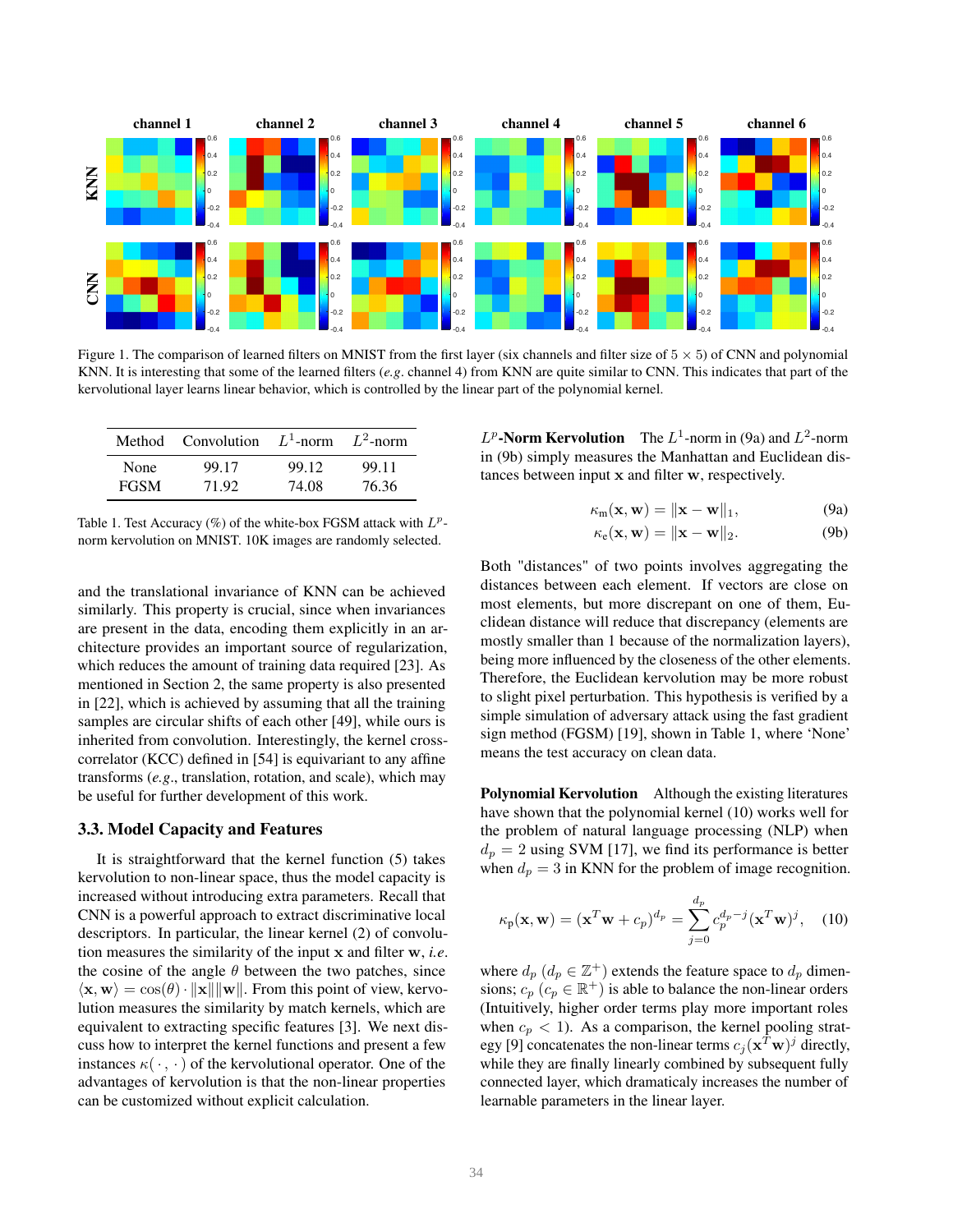To show the behavior of polynomial kervolution, the learned filters of LeNet-5 trained for MNIST are visualized in Figure 1, which contains all six channels of the first kervolutional layer using polynomial kernel ( $d_p = 2, c_p = 0.5$ ). The optimization process is described in Section 4. For a comparison, the learned filters from CNN are also presented. It is interesting that some of the learned filters of KNN and CNN are quite similar, *e.g*. channel 4, which means that part of the capacity of KNN learns linear behavior as CNN. This verifies our understanding of polynomial kernel, which is a combination of linear and higher order terms. This phenomenon also indicates that polynomial kervolution introduces higher order feature interaction in a more flexible and direct way than the existing methods.

Gaussian Kervolution The Gaussian RBF kernel (11) extends kervolution to infinite dimensions.

$$
\kappa_{g}(\mathbf{x}, \mathbf{w}) = \exp(-\gamma_g \|\mathbf{x} - \mathbf{w}\|^2), \tag{11}
$$

where  $\gamma_g$  ( $\gamma_g \in \mathbb{R}^+$ ) is a hyperparameter to control the smoothness of decision boundary. It extends kervolutoin to infinite dimensions because of the  $i$ -degree terms in (12).

$$
\kappa_{\mathbf{g}}(\mathbf{x}, \mathbf{w}) = C \sum_{i=0}^{\infty} \frac{(\mathbf{x}^T \mathbf{w})^i}{i!},
$$
 (12)

where  $C = \exp(-\frac{1}{2} (||\mathbf{x}||^2 + ||\mathbf{w}||^2))$  if  $\gamma_g = \frac{1}{2}$ .

The expression (12) is helpful for our intuitive understanding, while the recent discovery reveals more information. It is shown in [2] that the Gaussian kernel and its variants are able to measure the similarity of gradient based patch-wise features, *e.g*. SIFT [39] and HOG [11]. This provides a unified way to generate a rich, diverse visual feature set [15]. However, instead of using the hand-crafted features as kernel SVM, with KNN, we are able to inherit the substantial achievements based on kernel trick while still taking advantage of the great generalization ability of neural networks.

#### 3.4. Kervolutional Layers and Learnable Kernel

Similar to a convolutional layer, the operation of a kervolutional layer is slightly different from the standard definition (3) in which  $x_{(i)}$  becomes a 3-D patch in a sliding window on the input. To be compatible with existing works, we also implement all popular available structures of convolution in CNN library [41] for kervolution, including the input and output channels, input padding, bias, groups (to control connections between input and output), size, stride, and dilation of the sliding window. Therefore, the convolutional layers of all existing networks can be directly or partially replaced by kervolutional layers, which makes KNN inherit all the the existing achievements of CNN, *e.g*. network architectures [31, 20] and their numerous applications [42].

With kervolution, we are able to extract specific type of features without paying attention to the weight parameters. However, as aforementioned, we still need to tune the hyperparameters for some specific kernels, *e.g*. the balancer  $c_p$  in polynomial kernel, the smoother  $\gamma_g$  in Gaussian RBF kernel. Although we noticed that the model performance is mostly insensitive to the kernel hyperparameters, which is presented in Section 4.2, it is sometimes troublesome when we have no knowledge about the kernel. Therefore, we also implement training the network with learnable kernel hyperparameters based on the back-propagation [43]. This slightly increases the training complexity theoretically, but in experiments we found that this brings more flexibility and the additional cost for training several kernel parameters is negligible, compared to learning millions of parameters in the network. Taking the Gaussian kervolution as an example, the gradients are computed as:

$$
\frac{\partial}{\partial \mathbf{w}} \kappa_{\mathbf{g}}(\mathbf{x}, \mathbf{w}) = 2\gamma_g(\mathbf{x} - \mathbf{w})\kappa_{\mathbf{g}}(\mathbf{x}, \mathbf{w}), \tag{13a}
$$

$$
\frac{\partial}{\partial \gamma_g} \kappa_g(\mathbf{x}, \mathbf{w}) = -\|\mathbf{x} - \mathbf{w}\|^2 \kappa_g(\mathbf{x}, \mathbf{w}).
$$
 (13b)

Note that the polynomial order  $d_p$  is not trainable because of the integer limitation, since the real exponent may produce complex numbers, which makes the network complicated.

### 4. Ablation Study

This section explores the influences of the kernels, the hyperparameters, and combination of kervolutional layers using LeNet-5 and MNIST [34]. To eliminate the influence of other factors, all configurations are kept as the same. The accuracy of modern networks on MNIST has been saturated, thus we adopt the evaluation criteria proposed in DAWN-Bench [7] that jointly considers the computational efforts and precision. It measures the total training time to a target validation accuracy (98%), which is a trade-off between efficiency and accuracy. In all the experiments of this section, we apply the stochastic gradient descent (SGD) method for training, where a mini-batch size of 50, a momentum of 0.9, an initial learning rate of 0.003, a multiplicative factor of 0.1, and a maximum epoch of 20 with milestones of [10, 15] are adopted. Our algorithm is implemented based on the PyTorch library [41]. All tests are conducted on a single Nvidia GPU of GeForce GTX 1080Ti. The reported training time does not include the testing and checkpoint saving time.

## 4.1. Kernels

Following the ablation principle, we only replace the convolutional layers of LeNet-5 by kernvolutional layer using three kernel functions, *i.e.* polynomial kernel of  $d_p =$  $3, c_p = 1$  in (10), Gaussian kernel of  $\gamma_g = 1$  in (11), and also sigmoid kernel  $\kappa_{\rm s}({\bf x},{\bf w}) = \tanh({\bf x}^T{\bf w})$ . As shown in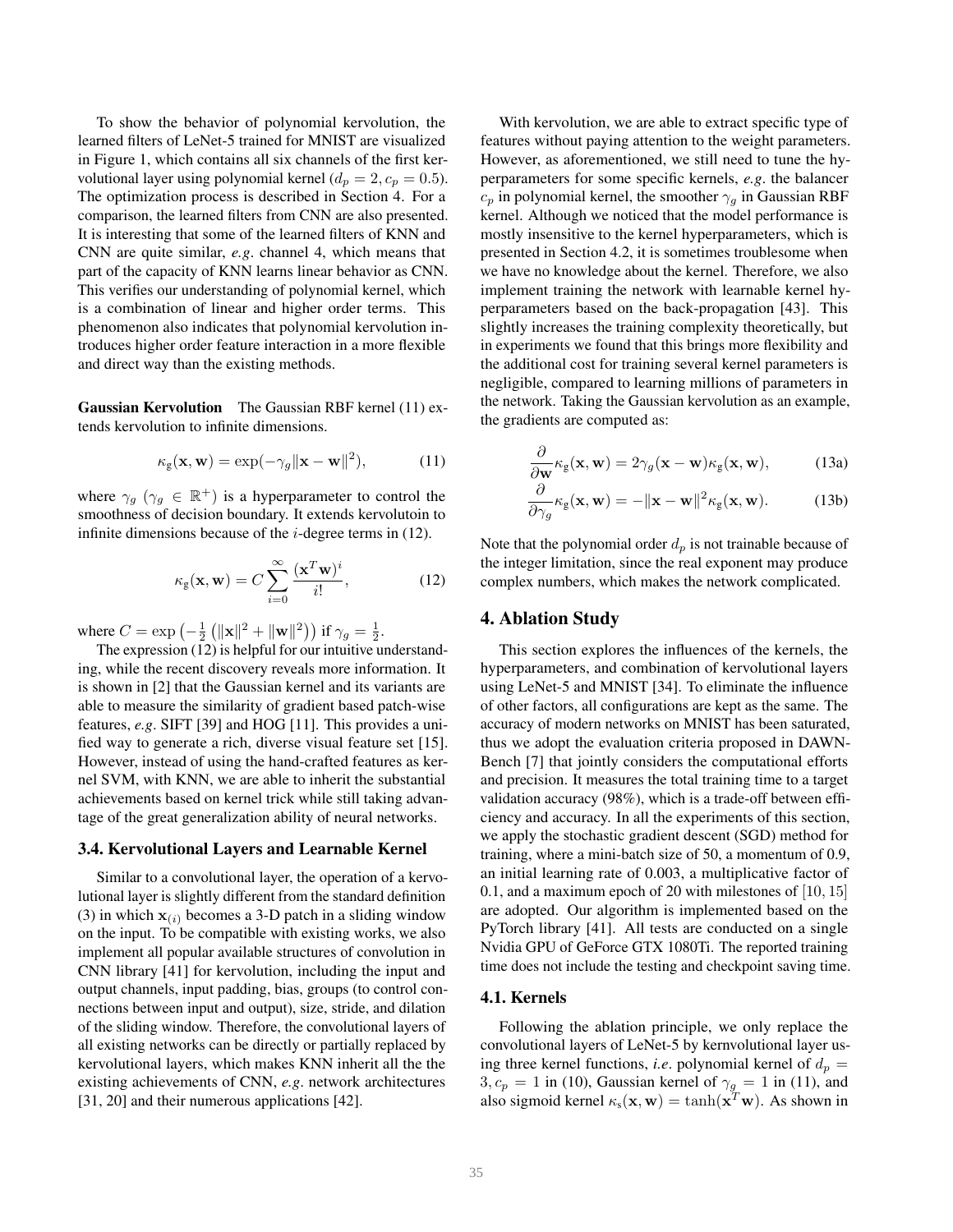

Figure 2. The influences of kervolution on the convergence rate. The best validation accuracy (20 epochs) and training time to target accuracy (98%) are displayed in brackets within the legend of each figure, respectively. (a) and (b) demonstrate that the kernel functions have a significant impact on the convergence speed. (c) and (d) demonstrate that the hyperparameters of kervolutional layer play less important roles than kernels. (e) and (f) shows the effects of arrangement of kervolutional layers.

Figure 2 (a) and (b), although the computational complexity of non-linear kernels is slightly higher than that of linear kernel (convolution), the polynomial and Gaussian KNN are still able to converge to a validation accuracy of 98% more than  $2\times$  faster than the original CNN. However, the convergence speed of sigmoid KNN is  $2 \times$  slower than that of CNN, which indicates that the kernel functions are crucial and have a significant impact on performance. Thanks to the wealth of traditional methods, we have many other useful kernels [47], although we cannot test all of them in this paper. The  $L^1$  and  $L^2$ -norm KNN achieve an accuracy of 99.05% and 99.19%, respectively, but we omit them in Figure 2 (a) and (b) because they nearly coincide with the polynomail curve.

#### 4.2. Hyperparameters

From the above analysis, we credit the significant improvements of convergence speed to the usage of different kernels. This part verifies this assumption and further explores the influences of kernel hyperparameters. The polynomial kervolution (10) with two hyperparameters, non-linear order  $d_p$  and balancer  $c_p$ , is selected. As shown in Figure 2 (c) and (d), the convergence speed and validation accuracy of polynomial KNN using different hyperparameters are pretty similar to that of Figure 2 (a) and (b), which indicates that KCC is less sensitive to the kernel hyperparameters.

It is also noticed that the KNN with learnable kernel parameters achieves the best precision (99.20%) in this group, although it slightly increases the training time compared to KNN ( $d_p = 3, c_p = 1$ ). However, the cost is justifiable

since it saves the hyperparameter tuning process and the convergence is still much faster than the baseline CNN.

### 4.3. Layer Arrangement

This part explores the influences of the placement of kervolutional layers. Thanks to the simplicity of LeNet-5 (two convolutional layers), we can test all possible configurations of layer arrangement, *i.e*. "conv-conv", "kerv-conv", "convkerv", and "kerv-kerv". As shown in Figure 2 (e) and (f), where the polynomial kernel ( $d_p = 3, c_p = 1$ ) is adopted, KNN still brings faster convergence. One interesting phenomenon is that the architecture of "kerv-conv" achieves better precision but slower convergence than "conv-kerv" (we run multiple times and the results are similar). This indicates that the sequence of kervolutional layers has an impact on performance, although the model complexity is the same. One side effect is that we may need to make some efforts to adjust the layer sequence for deeper KNNs. It is also noticed that the architecture of 'kerv-kerv' achieves the fastest convergence but only with a comparable validation accuracy to CNN. We argue that this is caused by the overfitting problem, since its final training loss is very close to others ( $\approx 0.01$ ), which means that the model capacity of double kervolutional layers together with the activation and max pooling layers is too large for the MNIST dataset.

## 4.4. Removing ReLU

As mentioned in Section 1, the non-linearity of CNN mainly comes from the activation (ReLU) and max pool-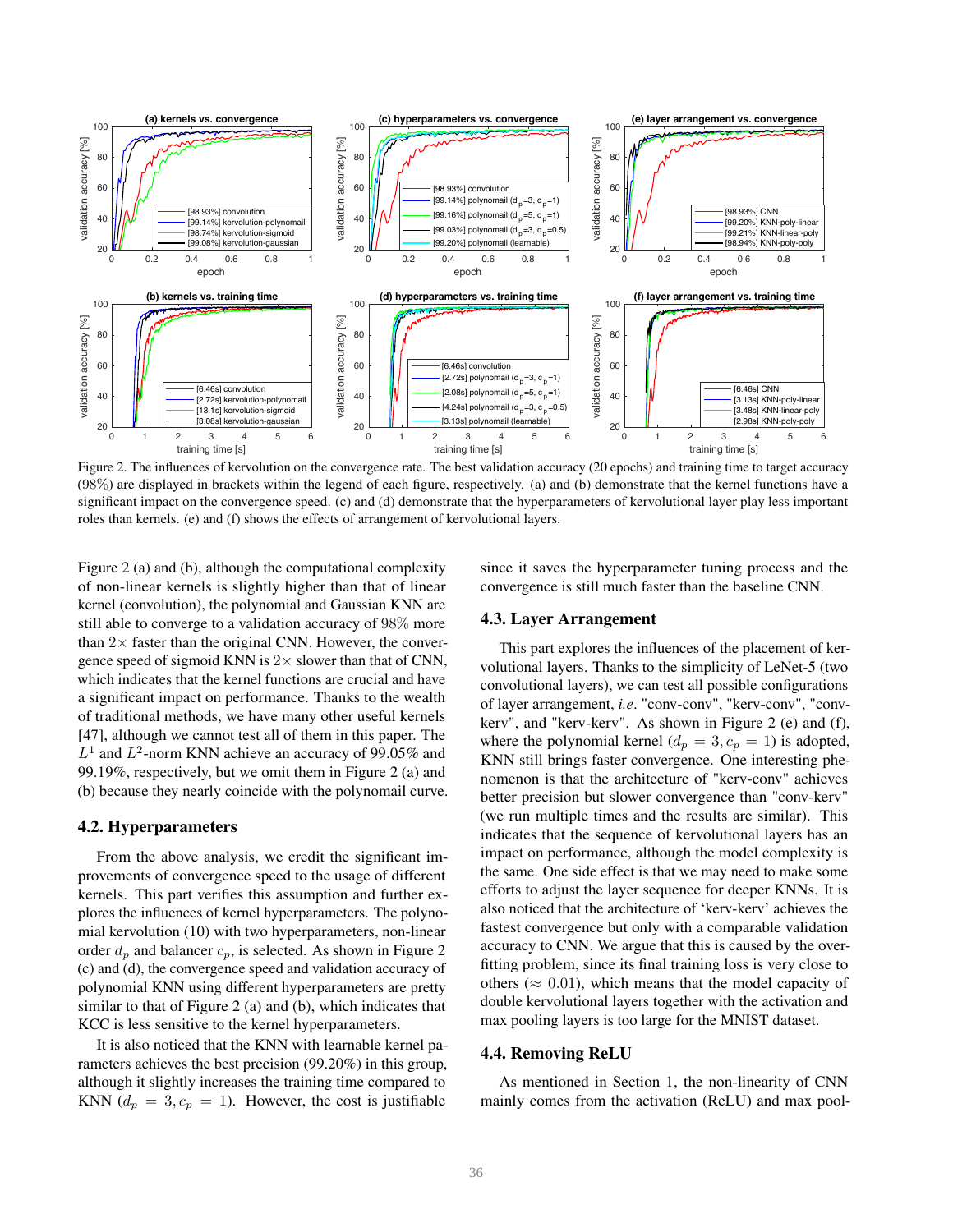| Network  | CIFAR-10 | CIFAR-100 |
|----------|----------|-----------|
| CNN [26] | 13.63    | 44.74     |
| KNN.     | 10.85    | 37.12     |

Table 2. Validation error (%) of ResNets on CIFAR-10 and CIFAR-100 without data augmentation.

| Architecture   | $CIFAR-10+$ |            | $CIFAR-100+$ |            |
|----------------|-------------|------------|--------------|------------|
|                | <b>CNN</b>  | <b>KNN</b> | <b>CNN</b>   | <b>KNN</b> |
| GoogLeNet [13] | 13.37       | 5.16       | 26.65        | 20.84      |
| ResNet [20]    | 6.43        | 4.69       | 27.22        | 22.49      |
| DenseNet [25]  | 5.24        | 5.08       | 24.42        | 24.92      |

Table 3. Validation error (%) on CIFAR-10 and CIFAR-100 on different architectures with data augmentation.

ing layers. Intuitively, KNN may be able to achieve same model performance without activation or max pooling layers. To this end, we simply remove all the activation layers of LeNet-5 and replace the max pooling by average pooling layers, which means that all the non-linearity comes from the kervolutional layers. Without surprise, the CNN only achieves an accuracy of 92.22%, which is far from the target accuracy of 98%, hence the training time comparison figure is omitted. However, the KNN of "gaussian-polynomial" and "polynomial-polynomial" both achieve an accuracy of 99.11%, which further verifies the effectiveness of kervolution. In another sense, the strategy of removing the activation layers is one of the solutions to the aforementioned over-fitting problem in Section 4.3, although we need more investigations to find the best architectures for KNN.

# 5. Performance

This section aims to demonstrate the effectiveness of deep KNN on larger datasets. In practice, the network architecture has a significant impact on performance. Since the modern networks are so deep and kervolution provides many possibilities via different kernels, we cannot perform exhaustive tests to find the best sequence of kervolutional layers. Hence, we construct KNN based on several existing architectures by mainly changing the first convolutional layers to kervolutional layers. Other factors, such as data augmentation and optimizers, are kept as their original configurations. As discovered in Section 4, this may not be the best configuration, while it can demonstrate the effectiveness of kervolution.

The CIFAR experiments in this section are conducted in a single GPU of Nvidia GeForce GTX 1080Ti while we employ four Nvidia Tesla M40 in the ImageNet experiments. The polynomial kervolutional layer in this section adopts the learnable balancer  $c_p$  with power  $d_p = 3$ .

| Hyperparm       | $d_p=3$ | $d_n=5$ |
|-----------------|---------|---------|
| $c_p=0$         | 4.78    | 5.42    |
| $c_p=1$         | 4.60    | 5.36    |
| learnable $c_p$ | 4.76    | 4.73    |

Table 4. Validation error (%) of polynomial KNN using ResNet-32 on CIFAR-10+ using different hyper parameters.

| Hyperparm       | $d_p=3$ | $d_n=5$ |
|-----------------|---------|---------|
| $c_p=0$         | 0.83    | 1.41    |
| $c_p=1$         | 1.41    | 1.46    |
| learnable $c_p$ | 0.86    | 0.79    |

Table 5. Training time (h) of polynomial KNN using ResNet-32 on CIFAR-10+ using different hyper parameters.

## 5.1. CIFAR

The CIFAR-10 and CIFAR-100 [30] datasets consist of colored natural images with  $32 \times 32$  pixels in 10 and 100 classes, respectively. Each dataset contains 50k images for training and 10k for testing. In the testing procedure, only the single view of the original image is evaluated.

The proposed KNNs are first evaluated without data augmentaion using the architecture of ResNet. We construct and train ResNet-110 following the architecture of [20] with cross-entropy loss. The stochastic gradient descent (SGD) is adopted with momentum of 0.9. We train the networks for 200 epochs with a mini-batch size of 128. The learning rate decays by 0.1 at the 75, 125, and 150 epochs; the weight decay stays at  $5 \times 10^{-4}$ . The validation error of KNN as well as the best performance of baseline CNN from [26] are presented in Table 2. It is interesting that KNN outperforms CNN with a significant improvements on the CIFAR dataset.

We perform more experiments using the data augmentation techniques, and the datasets are denoted as 'CIFAR-10+' and 'CIFAR-100+', respectively. The KNNs are constructed following the architecture of GoogLeNet [48] and DenseNet-40-12 [25]. Data augmentation is applied following the configuration in ResNet [20], including horizontal flipping with a probability of 50%, reflection-padding by 4 pixels, and random crop with size  $32 \times 32$ .

Different from ResNet, we train DenseNet-40-12 following its original configuration [25], *i.e*. SGD with batch size 64 for 300 epochs. The initial learning rate is set to 0.1, and is divided by 10 at 50% and 75% of the total number of iterations. Table 3 lists the performance of KNN and baselines from [20, 25, 13]. We cannot see a significant improvement on DenseNet, which indicates that polynomial kervolution may not suit for fully connected architecture.

We further demonstrate the sensitivity to the kernel hyperparameters. Table 4 lists the validation errors of KNN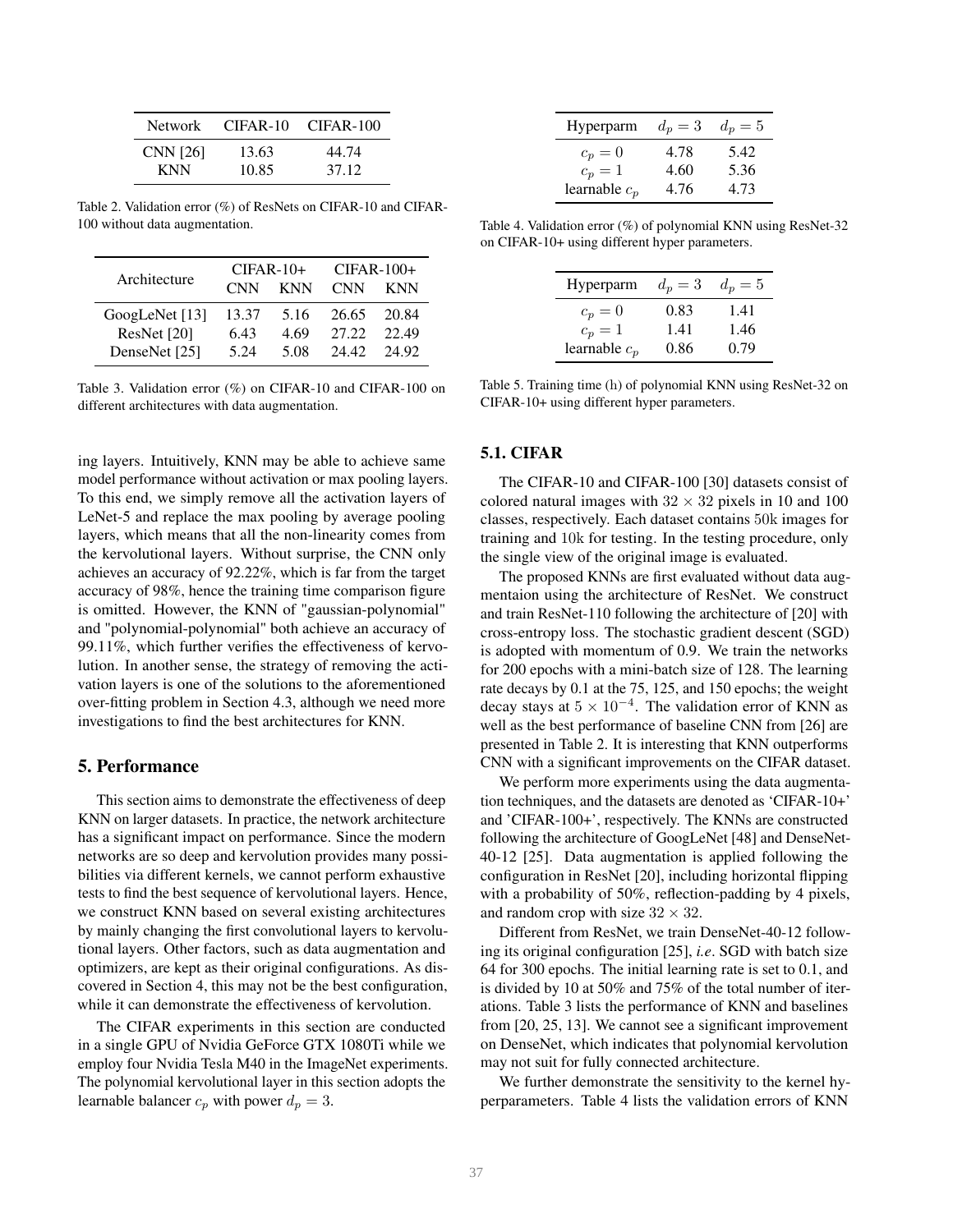on CIFAR-10+ with polynomial kernel of  $d_p = 3, 5$  and  $c_p = 0, 1$  using the architecture of ResNet-32. The performance with learnable balancer of  $c_p$  is also given for comparison. As suggested by [7], their training time to an accuracy of 94% is measured and presented in Table 5. It is interesting that, the configuration of  $d_p = 3, c_p = 1$ achieves the best accuracy, while  $d_p = 5$  with learnable  $c_p$ requires the least training time. The networks with learnable kernel achieve the best overall performance by jointly considering the training time and accuracy. This indicates that the learnable kernel technique can produce compromised performance without tuning parameters.

## 5.2. ImageNet

The ILSVRC 2012 classification dataset [12] is composed of 1.2M images for training and 50k images for validation in 1000 classes. For fair comparison, we apply the same data augmentation as described in [20, 21], where the single-crop and 10-crop at a size of  $224 \times 224$  are applied for testing.

We select four versions of ResNet [20], including ResNet-18, ResNet-34, ResNet-50 and ResNet-101, as the baselines. The kervolutional layer is applied with a polynomial kernel  $(d = 3, c_p = 2)$ . All the networks are trained using the stochastic gradient descent (SGD) method for 100 epochs with a batch size of 256. The learning rate is set to 0.1, and is reduced every 30 epochs. Also, a weight decay of  $10^{-4}$ and a momentum of 0.9 without dampening are employed. In our experiments, the best performance of ResNet cannot be achieved in limited training time. To guarantee a fair comparison, the results of ResNet which have the best accuracy in [45, 20, 21, 25] are chosen. We report the single-crop and 10-crop validation error on ImageNet in Table 6, where the performance of KNN is the average of five running.

In Table 6, top-1 errors using ResNet-18/34/50/101 are reduced by 0.5%, 0.41%, 0.29%, and 0.7% in single-crop testing and 0.45%, 0.75%, 0.80%, and 0.83% in 10-crop testing, respectively. For top-5 errors, KNN outperform corresponding ResNets by 0.43%, 0.24%, 0.23%, and 0.28% in single-crop testing, and 0.39%, 0.68%, 0.74%, and 0.87% in 10-crop testing, respectively. It is noticed that simple replacement of the convolutional layer in ResNet leads to obvious improvements. We believe that more customized network architecture as well as extensive hyperparameter searches can further improve the performance on ImageNet.

# 6. Discussion

Kernel Different from convolution, which can only extract linear features, kervolution is able to extract customized patch-wise non-linear features, which makes KNN much more flexible. It is demonstrated that the higher order terms make the subsequent linear classifier more discriminant, while this does not increase the computational complexity. However, we have only tested several kernels, *e.g*. polyno-

| <b>Network</b> | $Top-1$       | $Top-5$      |
|----------------|---------------|--------------|
| ResNet-18      | 30.24 / 27.88 | 10.92/9.42   |
| <b>KNN-18</b>  | 29.74 / 27.43 | 10.49 / 9.03 |
| ResNet-34      | 26.70 / 25.03 | 8.58/7.76    |
| <b>KNN-34</b>  | 26.29 / 24.28 | 8.34/7.08    |
| ResNet-50      | 23.85/22.85   | 7.13/6.71    |
| $KNN-50$       | 23.56 / 22.05 | 6.90 / 5.97  |
| ResNet-101     | 22.63/21.75   | 6.44/6.05    |
| <b>KNN-101</b> | 21.93 / 20.92 | 6.16 / 5.18  |

Table 6. The top-1 and top-5 validation errors on ImageNet, with single-crop / 10-crop testing, respectively.

mial and Gaussian, which may not be optimal. It is obvious that the kernel functions and their hyperparameters can be task-driven and more investigations are necessary.

Training It is also noticed that the training can be unstable when a network contains too much non-linearity, this is because the model complexity is too high for a specific task, which can be simply solved by reducing the number of kervolutional layers. More investigations on searching appropriate non-linearity for a specific task is challenging.

Architecture We have only applied kervolution to the existing architectures, *e.g*. ResNet. While this is not optimal, especially when considering that the mechanism of deep architectures is still unclear [32]. It is obvious that the performance of kernvolution is dependent on the architecture. One of the interesting challenges for future work is to investigate the relationship between the architecture and kervolution.

## 7. Conclusion

This paper introduces the kervolution to generalize convolution to non-linear space, and extends convolutional neural networks to kervolutional neural networks. It is shown that kervolution not only retains the advantages of convolution, *i.e*. sharing weights and equivalence to translation, but also enhances the model capacity and captures higher order interactions of features, via patch-wise kernel functions without introducing additional parameters. It has been demonstrated that, with careful kernel chosen, the performance of CNN can be significantly improved on MNIST, CIFAR, and ImageNet dataset via replacing convolutional layers by kervolutional layers. Due to the large number of choices of kervolution, we cannot perform a brute force search for all the possibilities, while this opens a new space for the construction of deep networks. We expect the introduction of kervolutional layers in more architectures and extensive hyperparameter searches can further improve the performance.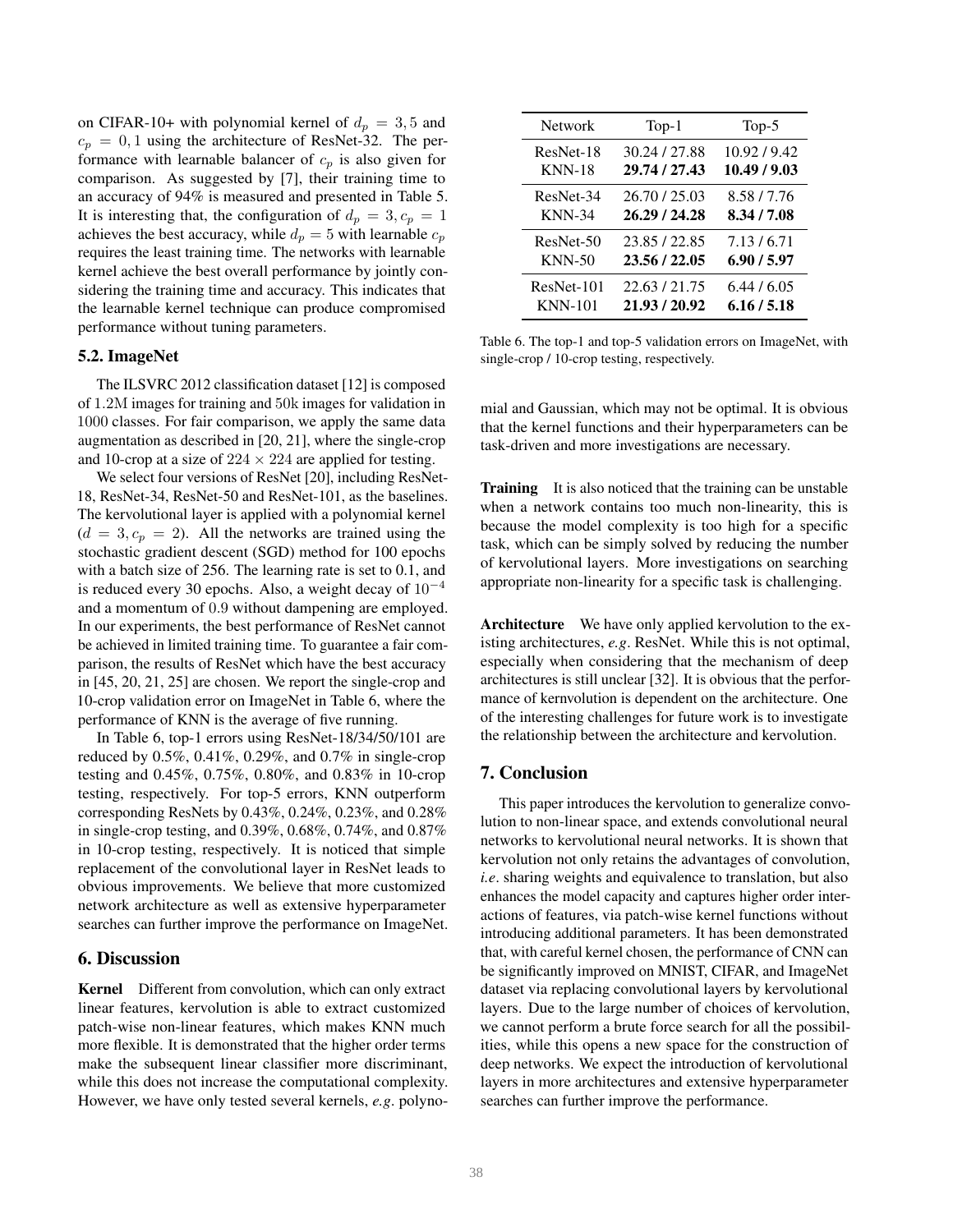# References

- [1] Mathieu Blondel, Masakazu Ishihata, Akinori Fujino, and Naonori Ueda. Polynomial Networks and Factorization Machines: New Insights and Efficient Training Algorithms. In *International Conference on Machine Learning*, 2016.
- [2] Liefeng Bo, Xiaofeng Ren, and Dieter Fox. Kernel Descriptors for Visual Recognition. In *Conference on Neural Information Processing Systems*, 2010.
- [3] Liefeng Bo and Cristian Sminchisescu. Efficient Match Kernel between Sets of Features for Visual Recognition. In *Conference on Neural Information Processing Systems*, pages 135–143, 2009.
- [4] Bernhard E Boser, Isabelle M Guyon, and Vladimir N Vapnik. A training algorithm for optimal margin classifiers. In *Proceedings of the fifth annual workshop on Computational learning theory*, pages 144–152. ACM, 1992.
- [5] Nadav Cohen, Or Sharir, and Amnon Shashua. Deep Sim-Nets. In *IEEE Conference on Computer Vision and Pattern Recognition*, pages 4782–4791. IEEE, 2016.
- [6] Taco Cohen and Max Welling. Group Equivariant Convolutional Networks. *ICML*, 2016.
- [7] Cody Coleman, Deepak Narayanan, Daniel Kang, Tian Zhao, Jian Zhang, Luigi Nardi, Peter Bailis, Kunle Olukotun, Chris Re, and Matei Zaharia. DAWNBench: An End-to-End Deep Learning Benchmark and Competition. *Training*, 100, 2017.
- [8] Corinna Cortes and Vladimir Vapnik. Support-vector networks. *Machine learning*, 20(3):273–297, 1995.
- [9] Yin Cui, Feng Zhou, Jiang Wang, Xiao Liu, Yuanqing Lin, and Serge Belongie. Kernel Pooling for Convolutional Neural Networks. In *2017 IEEE Conference on Computer Vision and Pattern Recognition (CVPR)*, pages 3049–3058. IEEE, 2017.
- [10] Jifeng Dai, Haozhi Qi, Yuwen Xiong, Yi Li, Guodong Zhang, Han Hu, and Yichen Wei. Deformable Convolutional Networks. *ICCV*, 2017.
- [11] Navneet Dalal and Bill Triggs. Histograms of Oriented Gradients for Human Detection. In *IEEE Computer Society Conference on Computer Vision and Pattern Recognition*, pages 886–893. IEEE, 2005.
- [12] Jia Deng, Wei Dong, Richard Socher, Li-Jia Li, Kai Li, and Li Fei-Fei. Imagenet: A large-scale hierarchical image database. In *Computer Vision and Pattern Recognition, 2009. CVPR 2009. IEEE Conference on*, pages 248–255. IEEE, 2009.
- [13] Abhimanyu Dubey, Otkrist Gupta, Pei Guo, Ramesh Raskar, Ryan Farrell, and Nikhil Naik. Pairwise confusion for finegrained visual classification. In *Proceedings of the European Conference on Computer Vision (ECCV)*, pages 70–86, 2018.
- [14] Matthias Fey, Jan Eric Lenssen, Frank Weichert, and Heinrich Müller. Splinecnn: Fast geometric deep learning with continuous b-spline kernels. In *Proceedings of the IEEE Conference on Computer Vision and Pattern Recognition*, pages 869–877, 2018.
- [15] Peter Gehler and Sebastian Nowozin. On feature combination for multiclass object classification. In *2009 IEEE 12th International Conference on Computer Vision (ICCV)*, pages 221–228. IEEE, 2009.
- [16] Ross Girshick. Fast R-CNN. In *IEEE International Conference on Computer Vision*, pages 1440–1448. IEEE, 2015.
- [17] Yoav Goldberg and Michael Elhadad. splitsvm: fast, spaceefficient, non-heuristic, polynomial kernel computation for nlp applications. In *Proceedings of the 46th Annual Meeting of the Association for Computational Linguistics on Human Language Technologies: Short Papers*, pages 237–240. Association for Computational Linguistics, 2008.
- [18] Ian Goodfellow, Yoshua Bengio, and Aaron Courville. *Deep Learning*. MIT Press, 2016.
- [19] Ian J Goodfellow, Jonathon Shlens, and Christian Szegedy. Explaining and Harnessing Adversarial Examples. *arXiv.org*, Dec. 2014.
- [20] Kaiming He, Xiangyu Zhang, Shaoqing Ren, and Jian Sun. Deep Residual Learning for Image Recognition. In *The Conference on Computer Vision and Pattern Recognition*, 2016.
- [21] Kaiming He, Xiangyu Zhang, Shaoqing Ren, and Jian Sun. Identity mappings in deep residual networks. In *European Conference on Computer Vision*, pages 630–645. Springer, 2016.
- [22] J F Henriques, R Caseiro, and P Martins. High-Speed Tracking with Kernelized Correlation Filters. *IEEE Transactions on Pattern Analysis and Machine Intelligence*, 37(3):583–596, 2015.
- [23] João F Henriques and Andrea Vedaldi. Warped Convolutions: Efficient Invariance to Spatial Transformations. In *International Conference on Machine Learning*, 2017.
- [24] Jie Hu, Li Shen, and Gang Sun. Squeeze-and-Excitation Networks. *CVPR*, 2018.
- [25] Gao Huang, Zhuang Liu, Laurens van der Maaten, and Kilian Q Weinberger. Densely Connected Convolutional Networks. *CVPR*, pages 2261–2269, 2017.
- [26] Gao Huang, Yu Sun, Zhuang Liu, Daniel Sedra, and Kilian Q Weinberger. Deep Networks with Stochastic Depth. In *European Conference on Computer Vision*, 2016.
- [27] David H Hubel and Torsten N Wiesel. Receptive fields, binocular interaction and functional architecture in the cat's visual cortex. *The Journal of physiology*, 160(1):106–154, 1962.
- [28] David H Hubel and Torsten N Wiesel. Receptive fields and functional architecture of monkey striate cortex. *The Journal of physiology*, 195(1):215–243, 1968.
- [29] Max Jaderberg, Karen Simonyan, Andrew Zisserman, and Koray Kavukcuoglu. Spatial Transformer Networks. In *Conference on Neural Information Processing Systems*, 2015.
- [30] Alex Krizhevsky and Geoffrey Hinton. Learning multiple layers of features from tiny images. *Technical report, University of Toronto*, 2009.
- [31] Alex Krizhevsky, Ilya Sutskever, and Geoffrey E Hinton. ImageNet Classification with Deep Convolutional Neural Networks. In *Conference on Neural Information Processing Systems*, 2012.
- [32] C-C Jay Kuo. Understanding convolutional neural networks with a mathematical model. *Journal of Visual Communication and Image Representation*, 41:406–413, 2016.
- [33] Yann LeCun, Bernhard Boser, John S Denker, Donnie Henderson, Richard E Howard, Wayne Hubbard, and Lawrence D Jackel. Backpropagation applied to handwritten zip code recognition. *Neural computation*, 1(4):541–551, 1989.